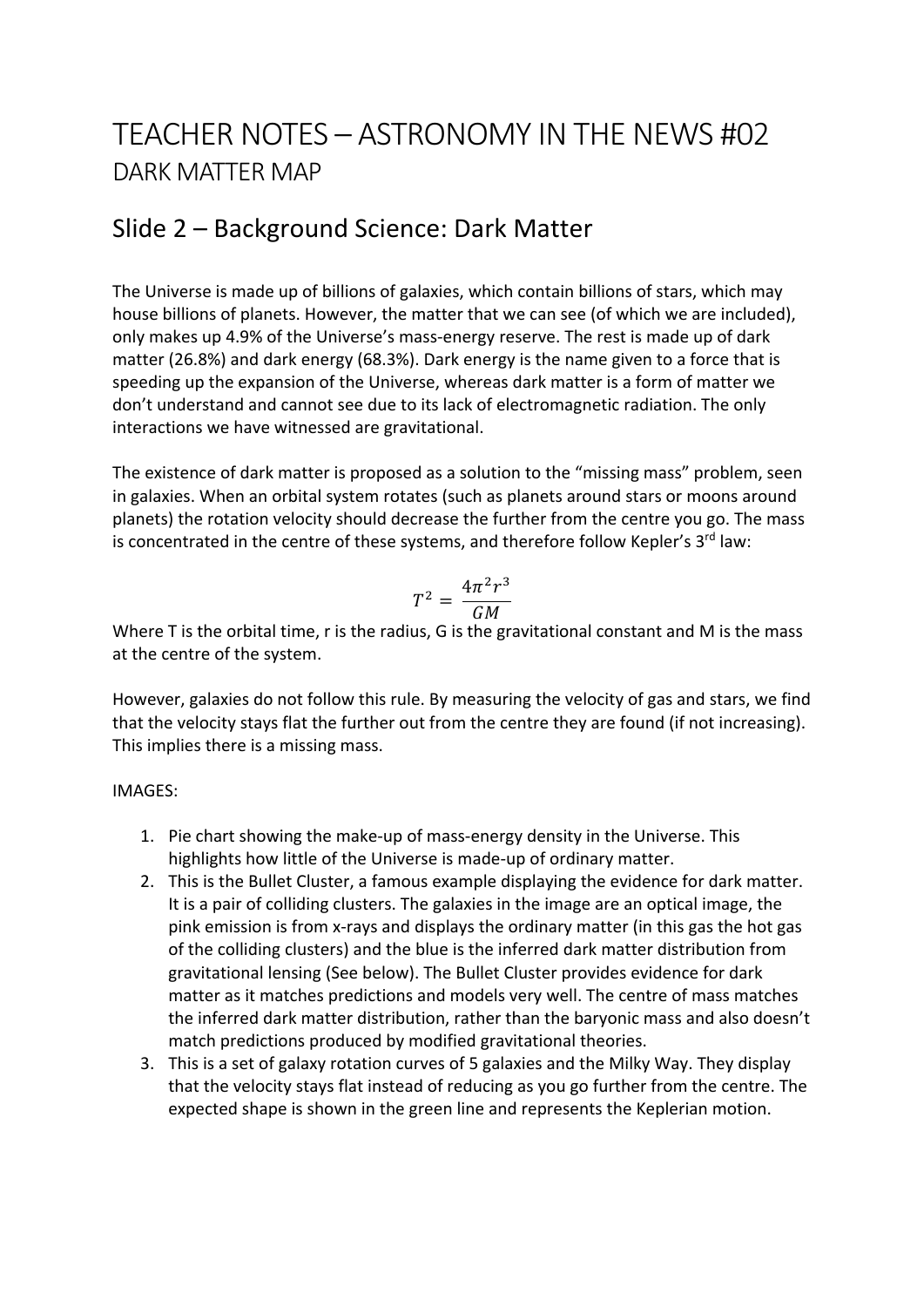# Slide 3: Gravitational Lensing and the Dark Energy Survey

The Dark Energy Survey (DES) is a survey designed to map millions of galaxies to help determine the nature of dark energy. The theory of General Relativity has a term called the "Cosmological Constant", and before the accelerated expansion was discovered, it was thought to be equal to zero. However, since discovering the expanded acceleration astronomers are left with two possibilities, dark energy or General Relativity is wrong and we require a new theory for how gravity acts on cosmic scales.

The current results from DES allow scientists to trace the distribution of dark matter in the Universe using a method called Gravitational Lensing. Gravitational lensing is where a foreground body of mass bends the light from a background object around it, distorting the appearance of the background object(s). When we observe the night sky, the amount of gravitational lensing we see in most directions is very small, and not detectable in single sources, this is known as Weak Gravitational Lensing, and requires us to look at huge numbers of galaxies to search for any pattern in the way that background sources appear aligned. This way, using large statistical datasets such as that from DES, scientists can reconstruct the distribution of the invisible dark matter which forms a "cosmic web" throughout the Universe.

These results from DES demonstrate that the models of cosmology are broadly correct. However, the galaxies (and in turn the voids where gravity might be different) are too smooth which could either be due to a measurement error, our need to better understand the physics of galaxies or a change in General Relativity is required.

The original articles that this resource is built off can be found here:

https://www.bbc.co.uk/news/science-environment-57244708

https://www.theguardian.com/science/2021/may/27/astronomers-create-largest-mapuniverse-dark-matter-einstein

And the research article which explains the science is here:

https://www.darkenergysurvey.org/wpcontent/uploads/2021/05/desy3\_mass\_mapping.pdf

#### IMAGES:

- 1. (Top left) This is the map of the dark matter from the DES study. This map is overlaid on top of the Gaia map of our Galaxy, which mapped the position of stars within the Milky Way.
- 2. (Bottom left) A zoom in on part of the dark matter map. This shows the brighter regions (where there's more dark matter and therefore more galaxies form) and the voids, where there is very little dark matter. These voids may show different physics and different gravity.